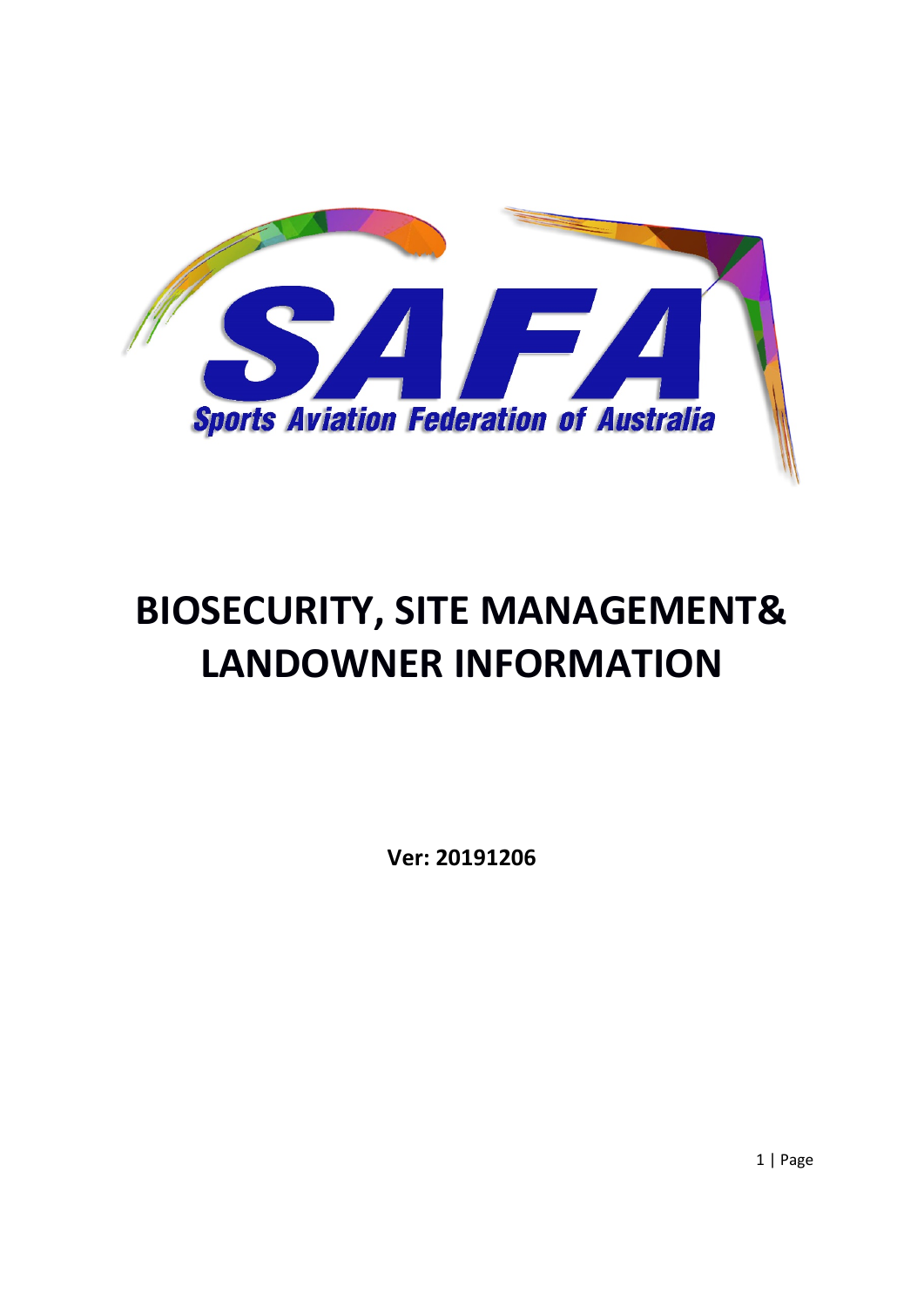## **CONTENTS**

| $\mathbf{1}$ |       |         |  |  |  |  |
|--------------|-------|---------|--|--|--|--|
| 2            |       |         |  |  |  |  |
| 3            |       |         |  |  |  |  |
|              | 3.1   |         |  |  |  |  |
|              | 3.2   |         |  |  |  |  |
| 3.3          |       |         |  |  |  |  |
|              | 3.4   |         |  |  |  |  |
|              | 3.5   |         |  |  |  |  |
| 4            |       |         |  |  |  |  |
| 4.1          |       |         |  |  |  |  |
|              | 4.1.1 |         |  |  |  |  |
|              |       | 4.1.1.1 |  |  |  |  |
|              |       | 4.1.1.2 |  |  |  |  |
|              |       | 4.1.1.3 |  |  |  |  |
|              |       | 4.1.1.4 |  |  |  |  |
|              |       | 4.1.1.5 |  |  |  |  |
|              |       | 4.1.1.6 |  |  |  |  |
|              |       | 4.1.1.7 |  |  |  |  |
|              |       | 4.1.1.8 |  |  |  |  |
|              |       | 4.1.1.9 |  |  |  |  |
|              | 4.1.2 |         |  |  |  |  |
|              | 4.1.3 |         |  |  |  |  |
|              | 4.1.4 |         |  |  |  |  |
|              | 4.1.5 |         |  |  |  |  |
|              | 4.1.6 |         |  |  |  |  |
|              | 4.1.7 |         |  |  |  |  |
| 5            |       |         |  |  |  |  |
| 6            |       |         |  |  |  |  |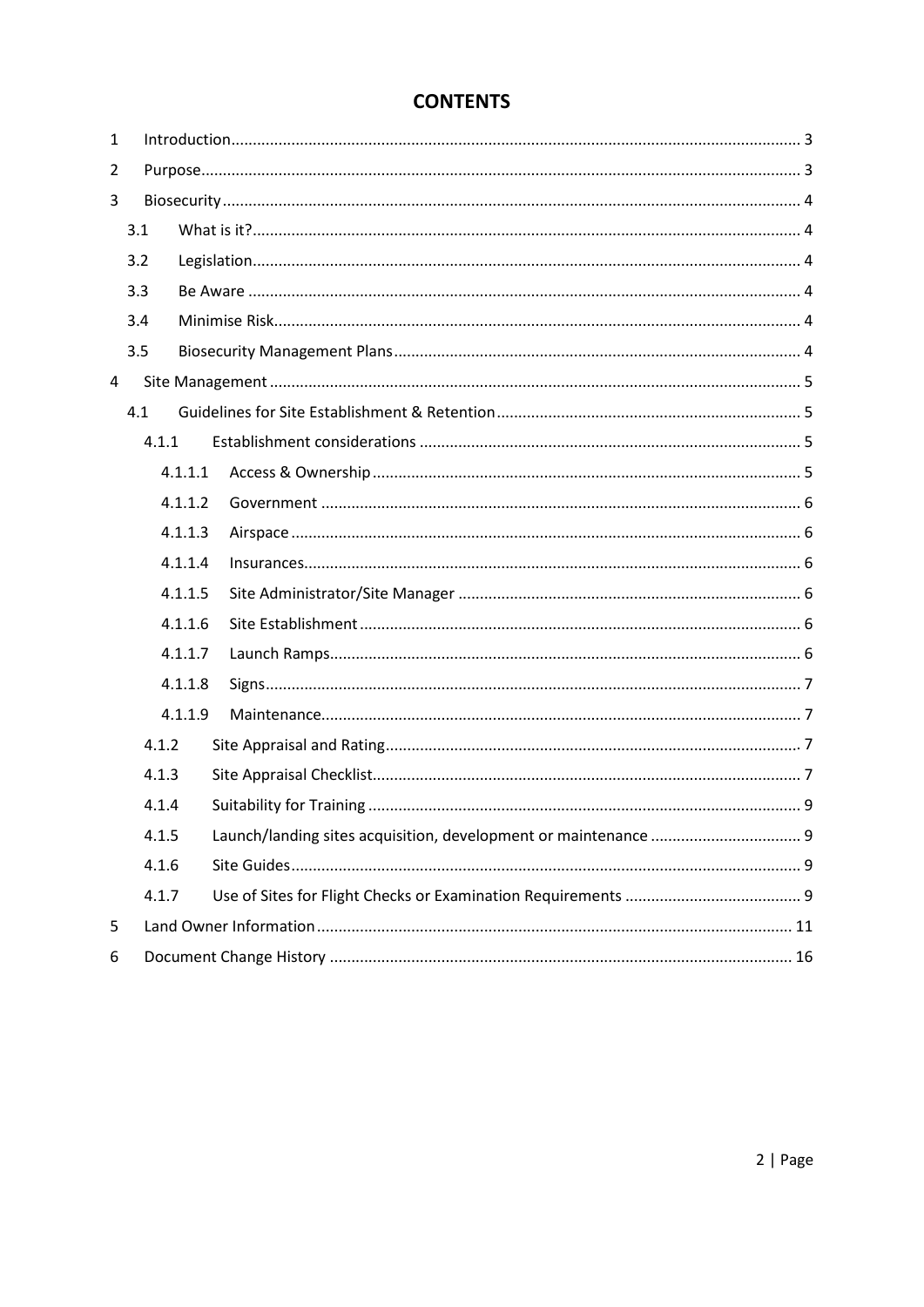## <span id="page-2-0"></span>**1 Introduction**

This document should be read in conjunction with the Operations Manual, and *SAFA Policy on Site Management*.

<span id="page-2-1"></span>The Australian National Site Guide is another available resource for the inventory of the sports site assets and provision of sites information to users. [http://siteguide.org.au/index.html\](http://siteguide.org.au/index.html/)

## **2 Purpose**

This document is a resource to provide;

- Pilot education for Biosecurity risk reduction;
- Guidance, ideas and suggestions for the purposes of assisting Site Administrators with management advice such as administration, establishment, assessment, retention, rating, and sustainment; and,
- Information for landowners.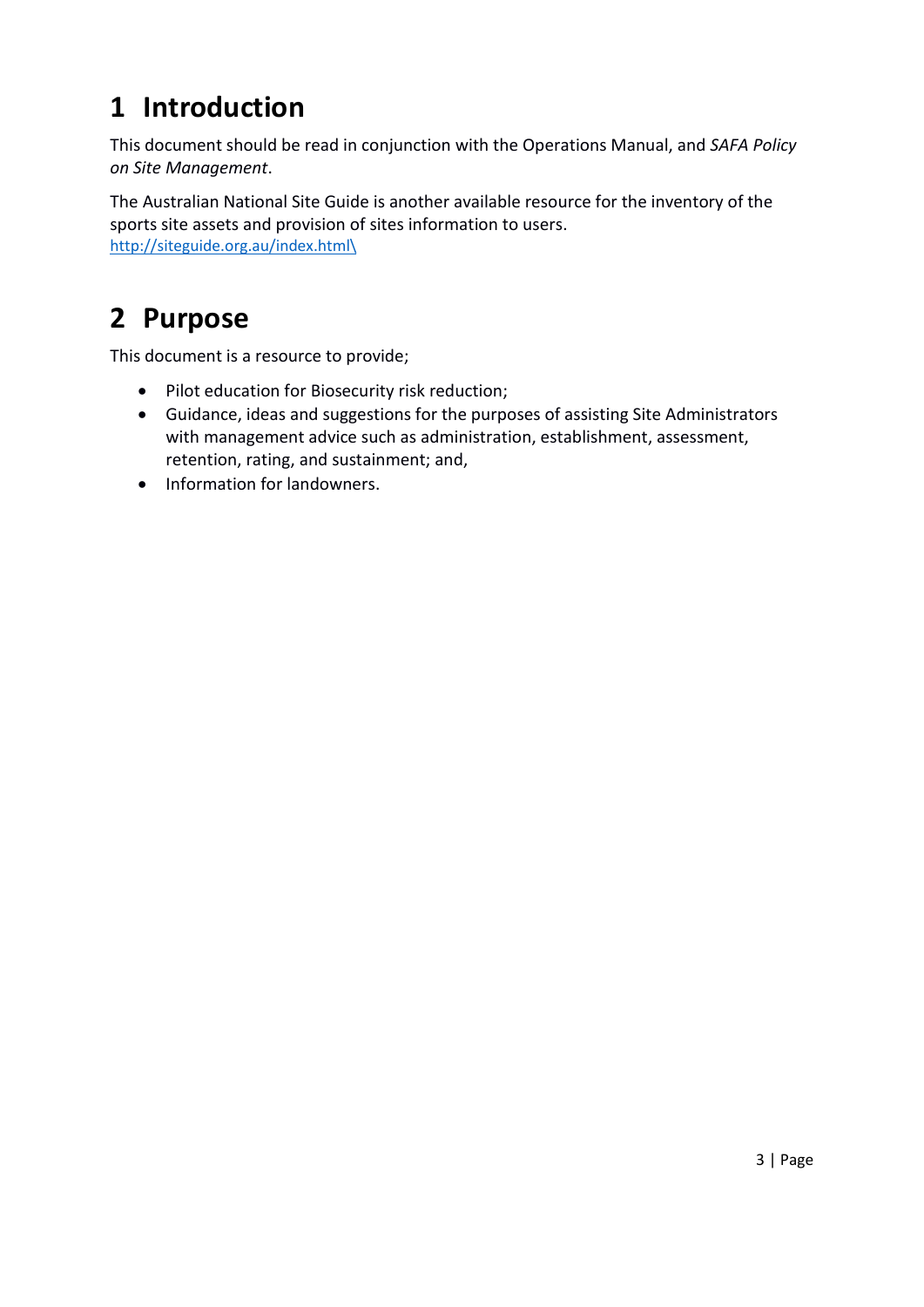## <span id="page-3-0"></span>**3 Biosecurity**

## <span id="page-3-1"></span>**3.1 What is it?**

Biosecurity describes the **systems put in place to protect a farm or park from diseases**. These systems reduce the risk of damaging diseases, pests, weeds or other contaminants entering, can prevent health issues emerging, and can reduce impacts of disease if it occurs.

## <span id="page-3-2"></span>**3.2 Legislation**

The Department of Agriculture administers the *Biosecurity Act 2015,* in order to protect Australia's animal, plant and human health status and to maintain market access for Australian food and other agricultural exports. Biosecurity is a critical part of the government's efforts to prevent, respond to and recover from pests and diseases that threaten the economy and environment.

## <span id="page-3-3"></span>**3.3 Be Aware**

People can carry diseases, pests, weeds and contaminants onto property or parks without even realising. They can be *carried on vehicles, clothing, equipment or pets*. Pilots should seek to avoid inadvertent transmission of flora or fauna diseases or spread of pests and weeds.

Pilots should be aware of properties in the regular areas they operate that may have applicable Biosecurity plans in place.

## <span id="page-3-4"></span>**3.4 Minimise Risk**

Whether a Biosecurity Plan is in place or not;

- $\checkmark$  Vehicles don't drive on rural properties without permission, stay on marked roads/tracks in parks. Clean tyres of soil/dirt accumulated from other areas.
- *Clothing* ensure clothing (particularly shoes/socks) are free of seeds, grasses or other contaminants.
- *Equipment*  ensure equipment is free of seeds, grasses or other contaminants.
- *Pets* leave them at home, *do not take them on rural properties*. Pets are prohibited from state or national parks in almost all cases.

## <span id="page-3-5"></span>**3.5 Biosecurity Management Plans**

If a Biosecurity Management Plan applies to a property, the property will be signposted at entrances and may be signposted on adjacent roadways.

Pilots must not enter signposted properties. Penalties for failure to comply with the *Biosecurity Act 2015* can include an on the spot fine of \$1000 or a court ordered fine of \$220,000 for individuals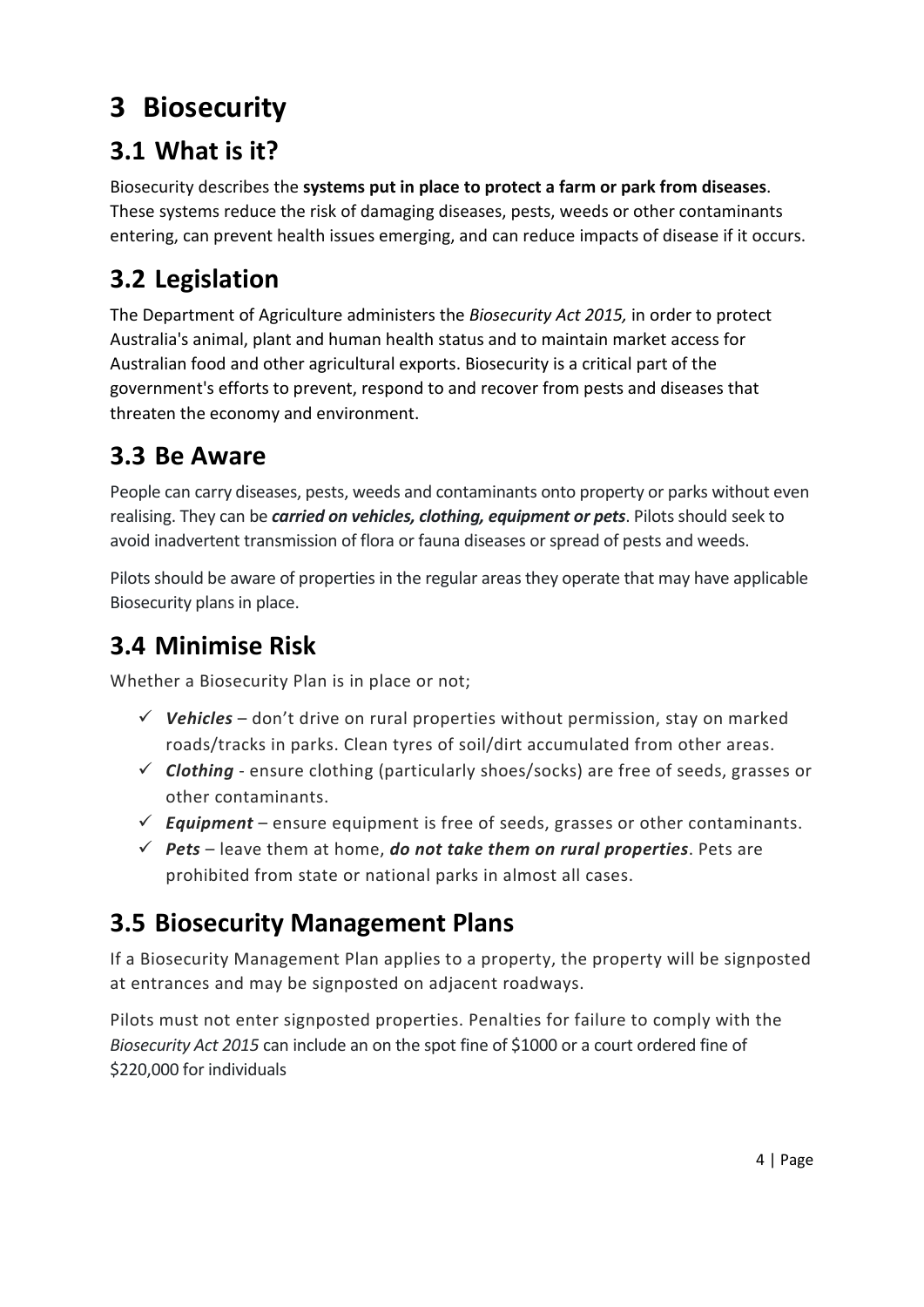## <span id="page-4-0"></span>**4 Site Management**

SAFA does not directly administer, manage, or maintain flying sites. Regional Associations (RA) and/or affiliated clubs in the Region, are delegated Site Administrator responsibilities for administration and management of flying sites.

SAFA encourages Regional Associations & Clubs to embrace site policies that build a sustainable future for our aviation community. In some areas for various reasons, it may be a requirement to become a member of the local Regional Association and/or administering club prior to using a site. Pilots should check the national site guide and local club websites for more information.

Site administration and management responsibility, is usually recognised as the most regionally appropriate club, or the club which may have established a new site. Dispute shall be mediated by the RA and/or SAFA to ensure the most appropriate membership access and benefit.

## <span id="page-4-1"></span>**4.1 Guidelines for Site Establishment & Retention**

## <span id="page-4-2"></span>**4.1.1 Establishment considerations**

Regions, clubs or individuals wishing to establish a new flying site may use the following guidelines. Consider the feasibility and desirability of the proposed site with regard to:

- airspace restrictions
- orientation to prevailing winds
- hazards that may compromise safety
- suitable landing areas that are easily attainable from the launch and accessible by motor vehicle
- launch and assembly areas that are suitable and easily cleared and maintained ease of access
- environmental conditions, snow, rainfall, heat

### <span id="page-4-3"></span>**4.1.1.1 Access & Ownership**

Initially the owner, lessee or governing body of the launch site and landing areas should be ascertained.

If access to the site or landing areas is through other properties or by private road, the owner/s of this land must also be ascertained.

The local council holds records of property ownership, which are accessible on request. The local Dept. of Lands or equivalent will have records of public land ownership, (Crown, Forestry, National Parks, etc.)

Care must be taken that the actual landowner is found and not just a tenant who could give a false impression of the owners stance in regard to the land use. The appropriate land owners must then be approached with regard to use, entry and clearing if required. Landowners and others do not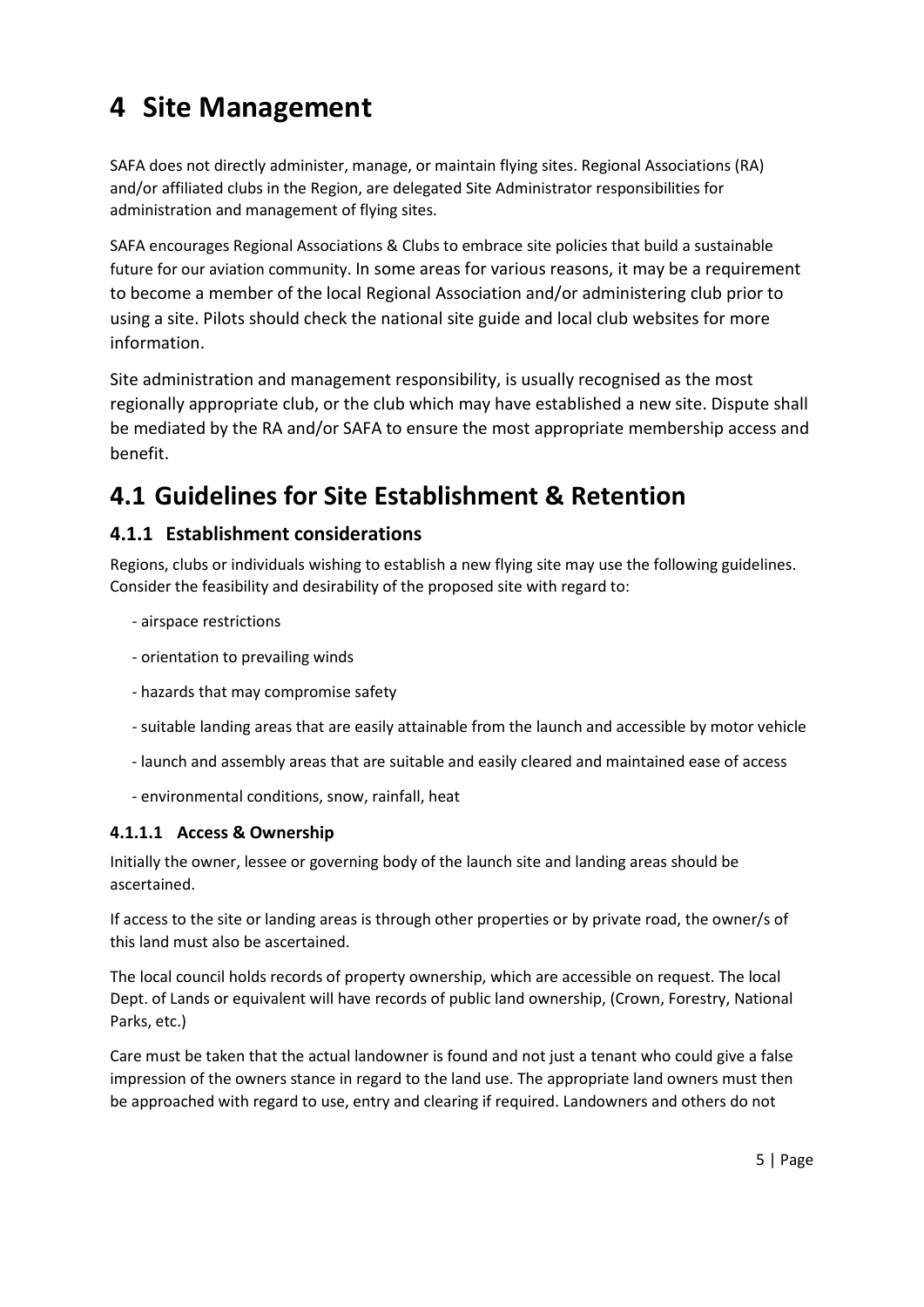necessarily understand or appreciate our sports, the 'Land Owner Information' section of this document may be printed or used to assist informing those not familiar with the sports.

A landowner may request a lease be taken on the land. This will be costly, has many legal implications and could necessitate the imposition of a fee to fly the site. A lease does not necessarily guarantee ongoing use of a site.

### <span id="page-5-0"></span>**4.1.1.2 Government**

When dealing with Government Departments it is always preferable to first approach the relevant personnel in person rather than in writing. This can then lead to the correct application procedure.

Often a written request is shelved for interminable periods of time and can lead to excessive red tape to be negotiated. Any inside contacts in a department involved can prove invaluable. The vast majority of public servants are conducive to hang gliding operations and most reasonable requests are granted.

Some councils have tree preservation regulations and may have to be approached as well as land owners when tree clearing.

#### <span id="page-5-1"></span>**4.1.1.3 Airspace**

Where a site is in controlled airspace or an area of high air traffic density it is necessary to make application to the regional branch of CASA for clearances. These applications usually require payment of a fee.

#### <span id="page-5-2"></span>**4.1.1.4 Insurances**

Often a landowner will require a copy of the SAFA Third Party Insurance Certificate of Currency. A waiver signed by all site users may also be requested. The SAFA waiver has been built for this purpose and is available for download from the website. Where funds to develop a site are required, these are usually available from the relevant RA.

### <span id="page-5-3"></span>**4.1.1.5 Site Administrator/Site Manager**

The SAFA as a body does not directly control any site nor does it usually provide any direct funding to sites. While there is always an interest in developing and maintaining access to all sites, the control, development and procurement of sites is largely left at Regional or club local level. Where site administration or management is disputed by two parties, the Regional Association in which the site is located, and/or the Operations manager will mediate to determine oversight recognition.

#### <span id="page-5-4"></span>**4.1.1.6 Site Establishment**

Having obtained permission to proceed with clearing and secured approval for funding, work can begin. Where possible, voluntary working bees should be organised. Where large trees need to be felled it is advisable to hire a competent timber cutter, preferably a local forestry employee.

#### <span id="page-5-5"></span>**4.1.1.7 Launch Ramps**

If a launching ramp is required, this should be included in the funding application and should provide the method and nature of its construction. Climactic and constructional requirements should be considered where selecting materials. The amount of use of a site may be a factor when ramp costs are being considered.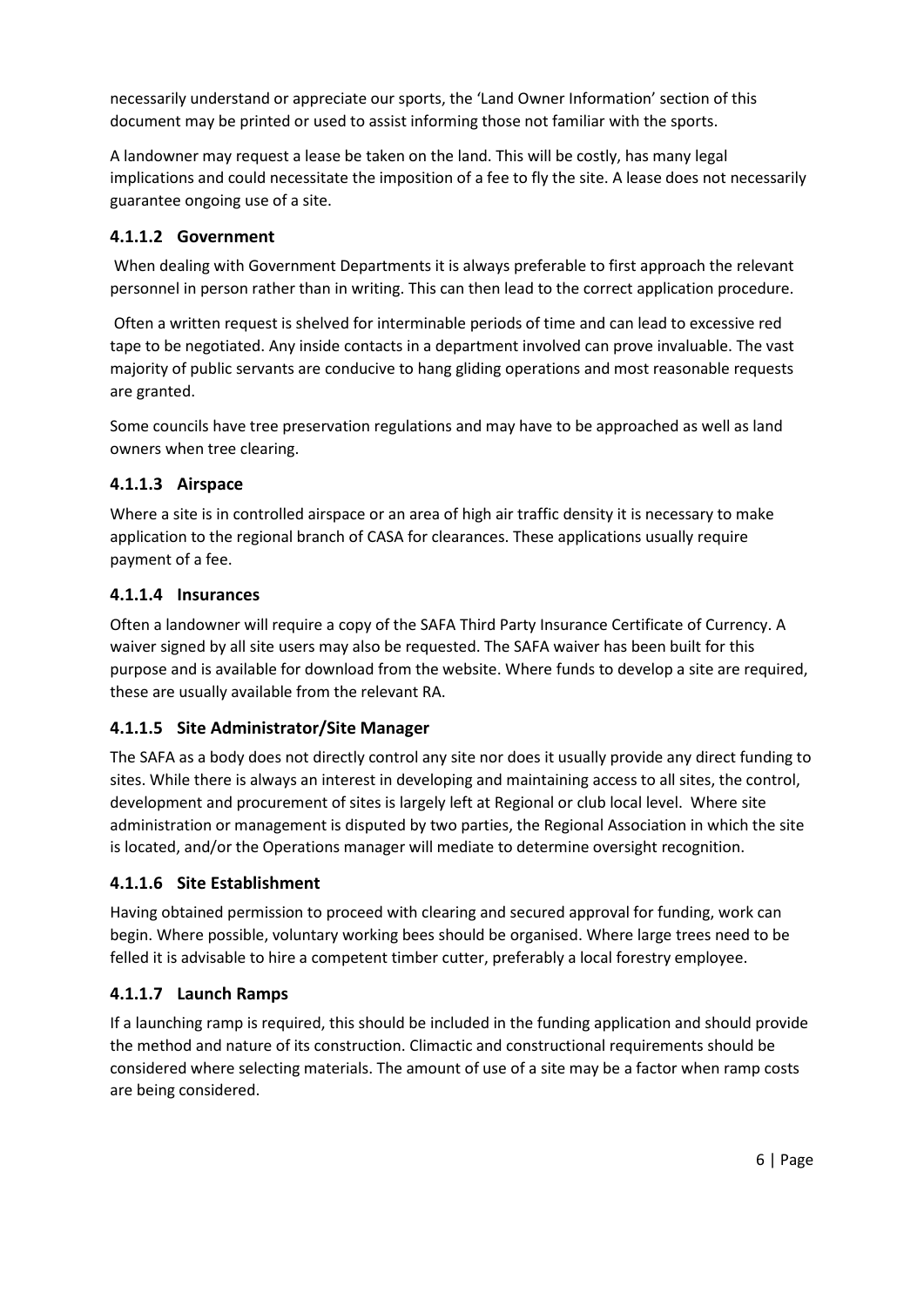### <span id="page-6-0"></span>**4.1.1.8 Signs**

Visiting pilots may use a site and fail to contact a local pilot for protocols and a site briefing. Where this is probable, a sign should be provided to alert visiting pilots of local procedures, site rating and hazards. Approval for installation of signs should be obtained from the landowner.

Often government departments will have guidelines for the size/colour/location etc. This sign should be of durable construction and erected in a conspicuous position.

### <span id="page-6-1"></span>**4.1.1.9 Maintenance**

Once established, a site is maintained by the recognised site administrator.

### <span id="page-6-2"></span>**4.1.2 Site Appraisal and Rating**

Rating a site for minimum experience level; HG Supervised, Intermediate, Advanced or PG1, PG2, PG3, PG4 or PG5, is conducted by the sites administering club or body.

When a new site is opened, classification is decided by a joint agreement of the local club safety personnel, executives, and may include input from the Regional Association and the Operations Manager.

Club Safety Officer meetings should be held to ensure that all club safety officers are aware of the rating applicable to each club site and what conditions are appropriate to allow safe operations at each site. These meetings should also discuss the specific briefing requirements for visiting pilots, local or Restricted Certificate holders, such as hazards, areas to be avoided, landing options, possible changes in wind conditions, etc. Site information & hazards should be added to the club, or National Site Guide.

The rating applicable to most sites can vary greatly with changes in conditions. It may be appropriate to have a scale of different ratings dependent on conditions, though some sites (such as a site with a cliff launch or without any bottom landing) would need to remain an advanced rated site for any conditions.

Site rating details should be entered on the Australian National Site Guide.

### <span id="page-6-3"></span>**4.1.3 Site Appraisal Checklist**

The following site classification appraisal checklist has been prepared to assist site classification.

See also forms *Site Appraisal Checklist* **(FAC-02)**, and *Site Appraisal and Registration* **(FAC-09)**, as required by Training facilities.

Each question should be considered and negatives taken into account when setting a rating level for a site.

#### **Launch Considerations**

Wind flow:

Will turbulence be a problem?

Will the launch accept a crosswind?

Will a crosswind create turbulence?

Launch run area:

Is the slope appropriate, smooth and free of hazards?

Is a ramp or earthworks required?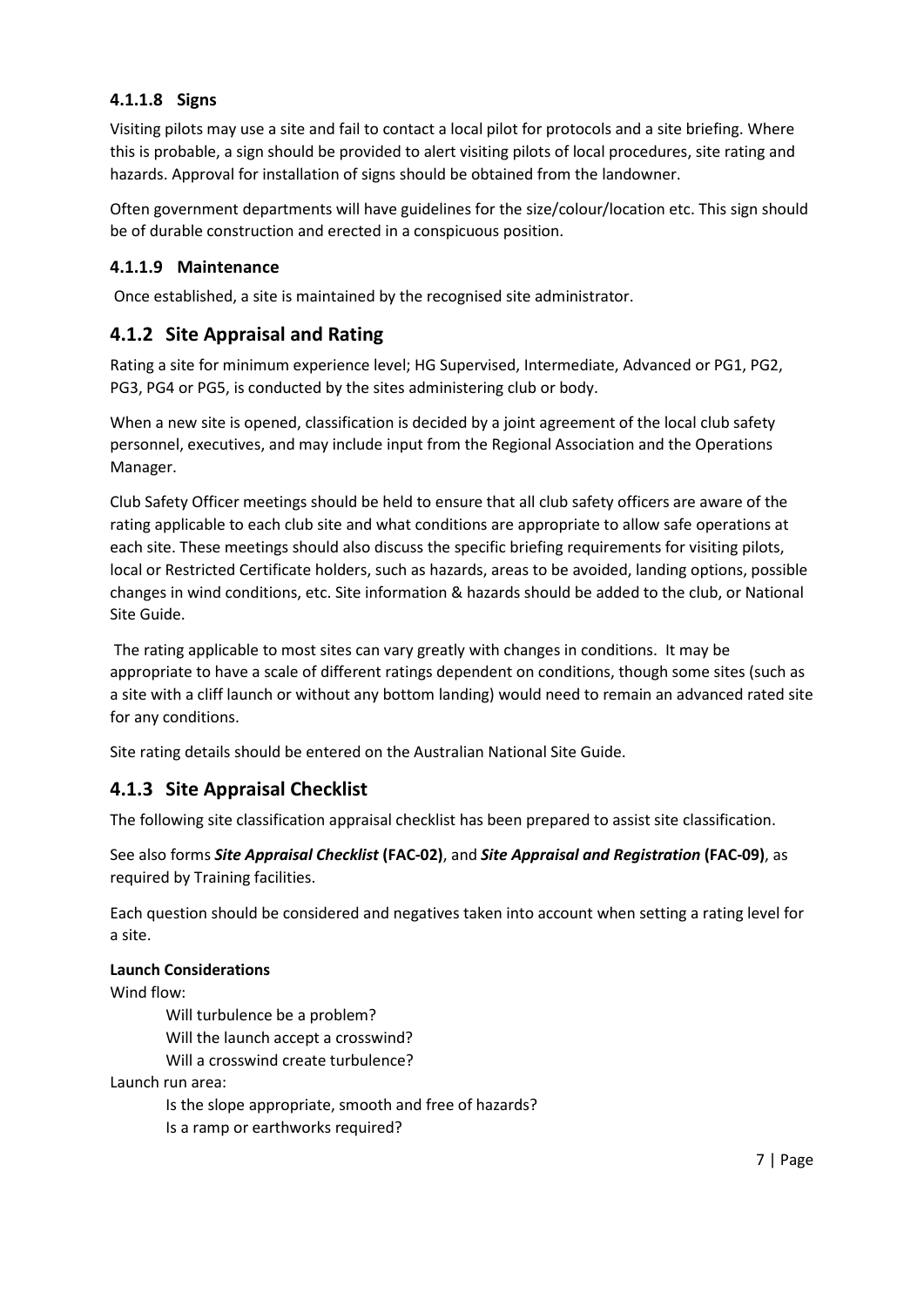Is clearance from hazards sufficient on either side and in front?

Is there sufficient area for paragliders to safely abort a launch?

#### Hazards:

Is the area in front of launch free of obstacles? If a slot in trees, is tree clearing adequate? Are powerlines in the vicinity? Can any other existing hazards (such as large rocks, etc.) be removed?

#### **Lift/Soaring Zone Considerations**

Wind flow:

Will turbulence be a problem? Will the site accept a crosswind? Will a crosswind create excessive turbulence?

#### Hazards:

Are power lines present, if so are they visible, should markers be attached? Is terrain likely to induce turbulence?

Are there other hazards present (i.e. large rock outcrops, trees, buildings, etc.)

#### **Landing Considerations**

#### Location:

Is the landing easily attainable? Are there alternate emergency landing areas?

Is landing visible from launch?

#### Wind flow:

Will turbulence be a problem?

Will the landing area accept a crosswind?

Will a crosswind create turbulence?

#### Suitability:

Is there adequate landing space available?

Is the slope acceptable?

Is approach clear of hazards?

Is landing area clear of hazards?

#### **General**

Size:

Will overcrowding be a problem?

#### Orientation:

Does site face prevailing winds?

If a thermal site, is site conducive to thermal activity and/or cross-country flying?

#### Access:

Is suitable access available to launch and landing? Is site conveniently located?

#### Safety:

What accident contingency plans are required?

Is a documented Risk Assessment required?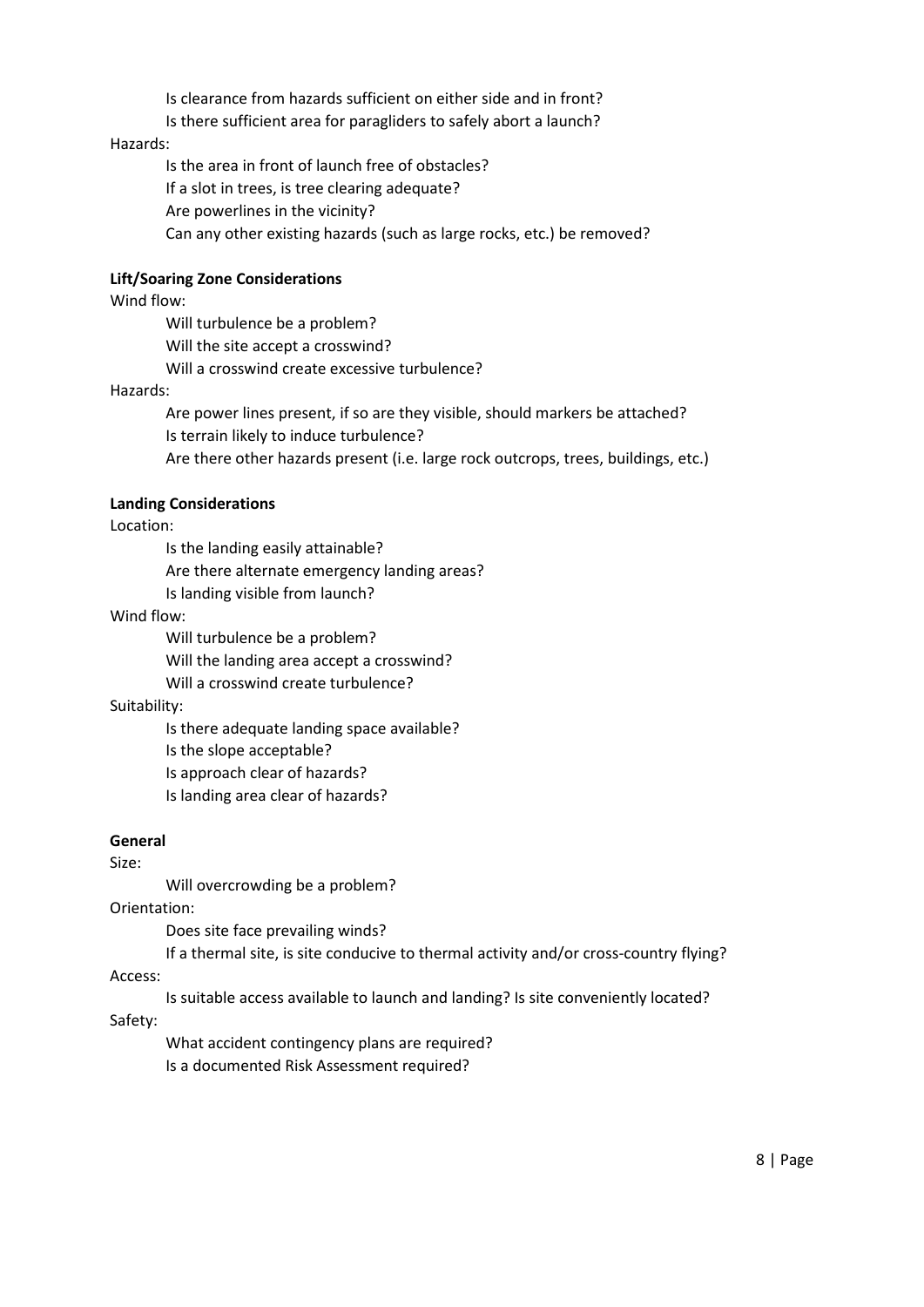### <span id="page-8-0"></span>**4.1.4 Suitability for Training**

### See also forms *Site Appraisal Checklist* **(FAC-02)**, and *Site Appraisal and Registration* **(FAC-09)**.

Classifying a site as suitable for training has enormous potential liabilities if an accident involving an inexperienced student pilot should occur. The liabilities increase if the student is undergoing paid instruction. Student supervision and site use suitability lies with the instructor on site during the training. Some sites, however, may determine that the club or RA managing the site restrict access for training purposes. Restrictions on training at a site can be applied for either safety or site retention reasons.

Where a site is to be used for instruction, the onus is on the Instructor to ensure that the site and prevailing conditions are suited to the skill level of the student, and the training operations to be conducted.

### <span id="page-8-1"></span>**4.1.5 Launch/landing sites acquisition, development or maintenance**

The SAFA is not presently positioned for the direct funding, development or maintenance of landing/launch sites or other such infrastructure, however may offer favourable loan facilities for such purposes, to incorporated RA's or affiliated sports clubs, subject to available funds, and agreed terms.

Club loan applications should be accompanied by documented support by the relevant Regional Association with which the club is affiliated.

### <span id="page-8-2"></span>**4.1.6 Site Guides**

The Australian National Site Guide [\(http://siteguide.org.au/index.html\)](http://siteguide.org.au/index.html) is a resource recommended for use by clubs & flying site administrators. It enables clubs to fulfil their affiliation requirements whilst providing pilots, including visitors, critical site access & use rules, protocols and contact details.

Further details and information can be found on the '*Notes for Site Managers'* tab within the site guide.

All site managers are encouraged to ensure their sites and the information shown in the National Site Guide is as accurate and up to date as possible, or alternately, is linked to an up-to-date, maintained, club site guide.

There are several ways site information is displayed in the ANSG. Site administrators may choose either.

- 1. The ANSG provides minimum information; Site name, rating and contact details.
- 2. The ANSG provides minimum information, and a link to the administrating clubs site guide.
- 3. The ANSG provides minimum information, a link to the administrating clubs site guide, and may provide other info such as flight hazards, landowners, flight conditions, etc.
- 4. The ANSG is used by the site managers as THE only site guide and contains ALL known information for the site.

### <span id="page-8-3"></span>**4.1.7 Use of Sites for Flight Checks or Examination Requirements**

Site administrators should note;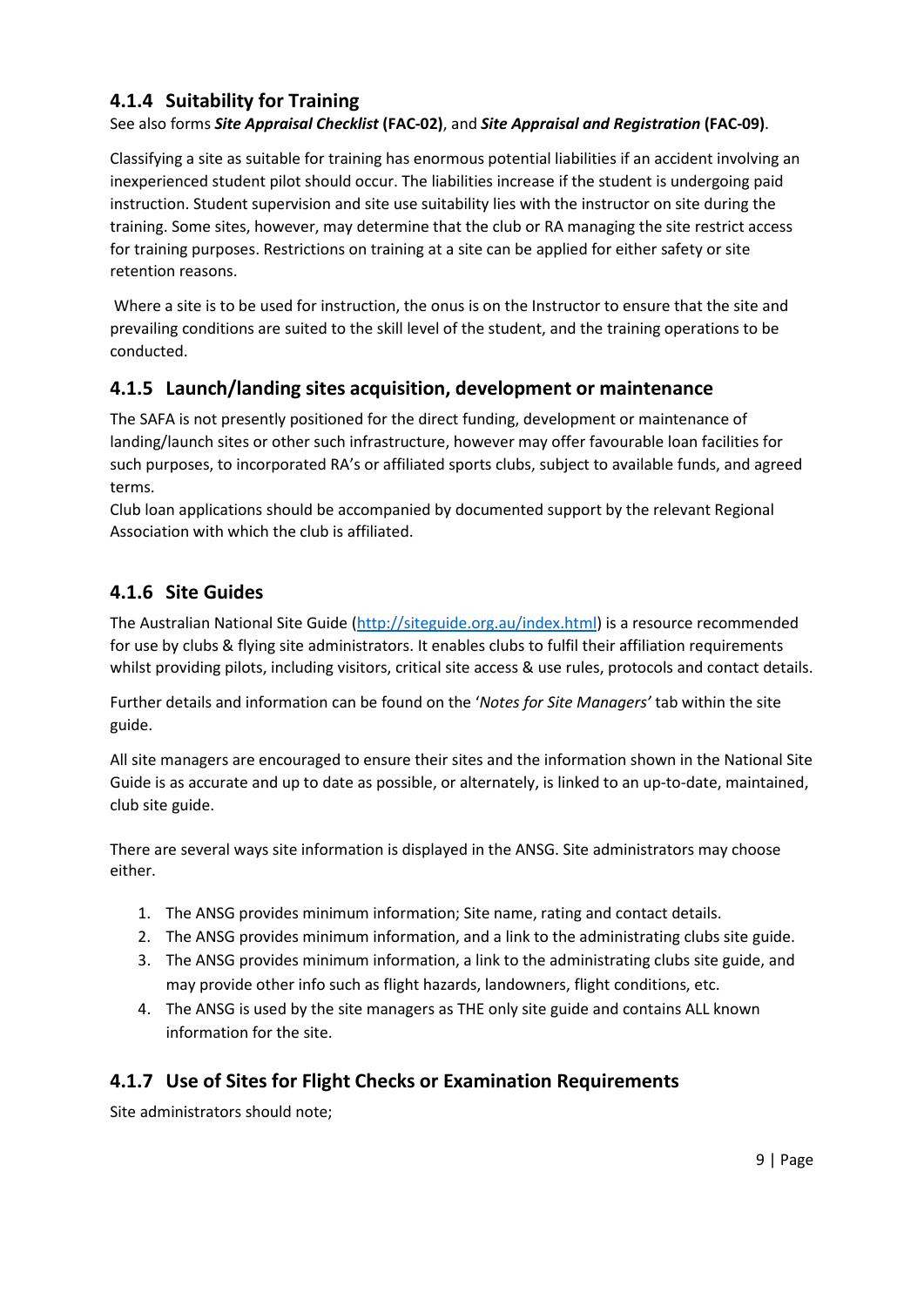- For the purposes of SAFA specified flight check/examination requirements, any launch site listed within the National Site Guide, and appropriately rated by the site administering club or authority, is considered a Classified or Gazetted site.
- For the purposes of club affiliation responsibilities to SAFA Operations Management for the supervision and control of operations at sites within their area, any launch site listed within the National Site Guide, and identified with a club contact or responsibility details, is deemed 'as designated' by the SAFA Operations Manager.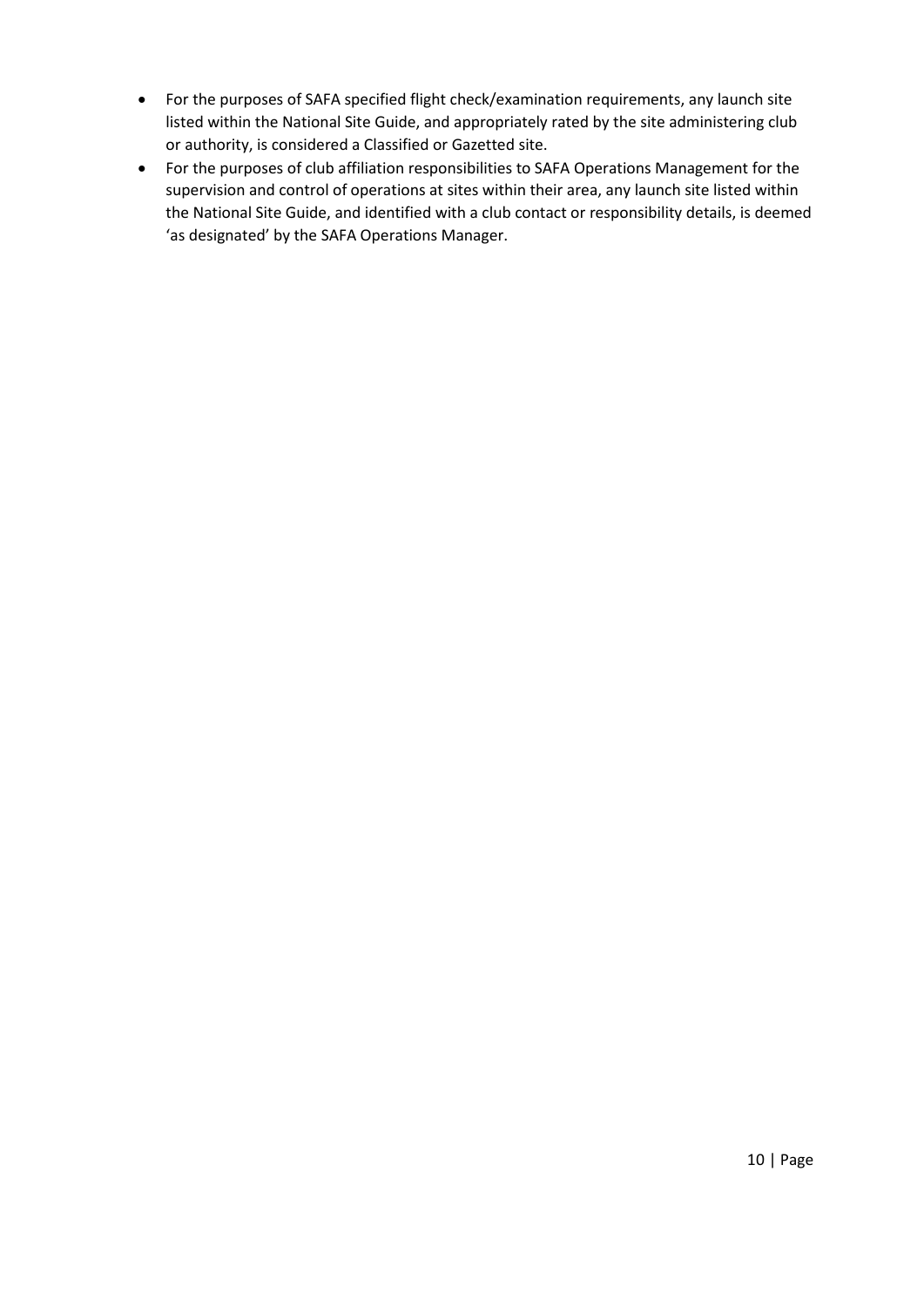## <span id="page-10-0"></span>**5 Land Owner Information**

#### **What are Hang gliding and Paragliding?**

Hang Gliding is an aviation sport that commenced in the 1970s, with its sister sport, Paragliding, starting about fifteen years later. Today, there are over 3200Sports Aviation Federation of Australia (SAFA) members..

Unlike uncontrolled sports (e.g. kite surfing, horse riding), hang gliding and paragliding are highly regulated throughout every Australian State and Territory. In fact, the sports are regulated by the Civil Aviation Safety Authority (CASA), and all pilots are required by law to be certificated by SAFA, must complete theory exams, practical training, and maintain their licence and currency to continue flying, exactly as do pilots of more conventional aircraft. See Appendix A.

Hang glider craft comprise special sailcloth material on an aircraft aluminium/carbon frame (rather like kites), while paragliders are ram-air aerofoils shaped by Kevlar lines (rather like elongated-shaped parachutes). The pilot is suspended within the frame or at the base of the lines respectively, and controls the craft by weightshift and by altering wing shape. Every glider flying in Australia has been manufactured and tested to mandatory, internationally-prescribed aircraft standards.

#### **How Do they Stay Up?**

Both hang gliders and paragliders are lightweight, motor-less, *completely silent,* 'free-flight' craft that can only launch from hills and ridges of a particular shape, which directs airflow smoothly upwards and allows them to soar for as long as the wind continues. In some places, thermals – rising columns of air – also let pilots stay aloft by spiralling up like eagles and, by flying between thermals, to travel crosscountry, as do sailplanes.

Free-flight hang gliders and paragliders can also be towed up by cars, winches or aircraft pilots release from the line and continue to climb in thermals. Towing is from large, flat, open – and usually remote – inland paddocks.

Hang gliders and paragliders land more like butterflies than conventional aircraft, with slow speeds and in small spaces. Experienced pilots can land consistently on or within a few metres of their intended spot and, in stronger winds, hover or descend vertically. Because they are gliders, they do not "fall" out of the sky when the wind stops –pilots simply glide to the ground and land, like birds.

Hang glider and paraglider pilots in Australia fly in every state & territory from private, council and state-owned land.

#### **Powered paragliders and Powered hang gliders**

Powered paragliders and powered hang gliders have small motors to provide thrust. Because they can launch from almost any, mostly flat, open space, they are usually specifically excluded from the unique hill/slope type sites required by the free-flight forms of the sport. The motors are specially designed to limit noise and are small enough to be carried on the pilots back. There are further minimum heights, and flight path limitations placed on the pilots by, to ensure engine noise is no more noticeable than conventional aircraft.

#### **Who are pilots?**

Pilots come from every walk of life, and the sport itself promotes self-belief and a healthy respect for the environment and others, irrespective of background or status. The demographic is an older one, with most pilots aged in their 40s or above.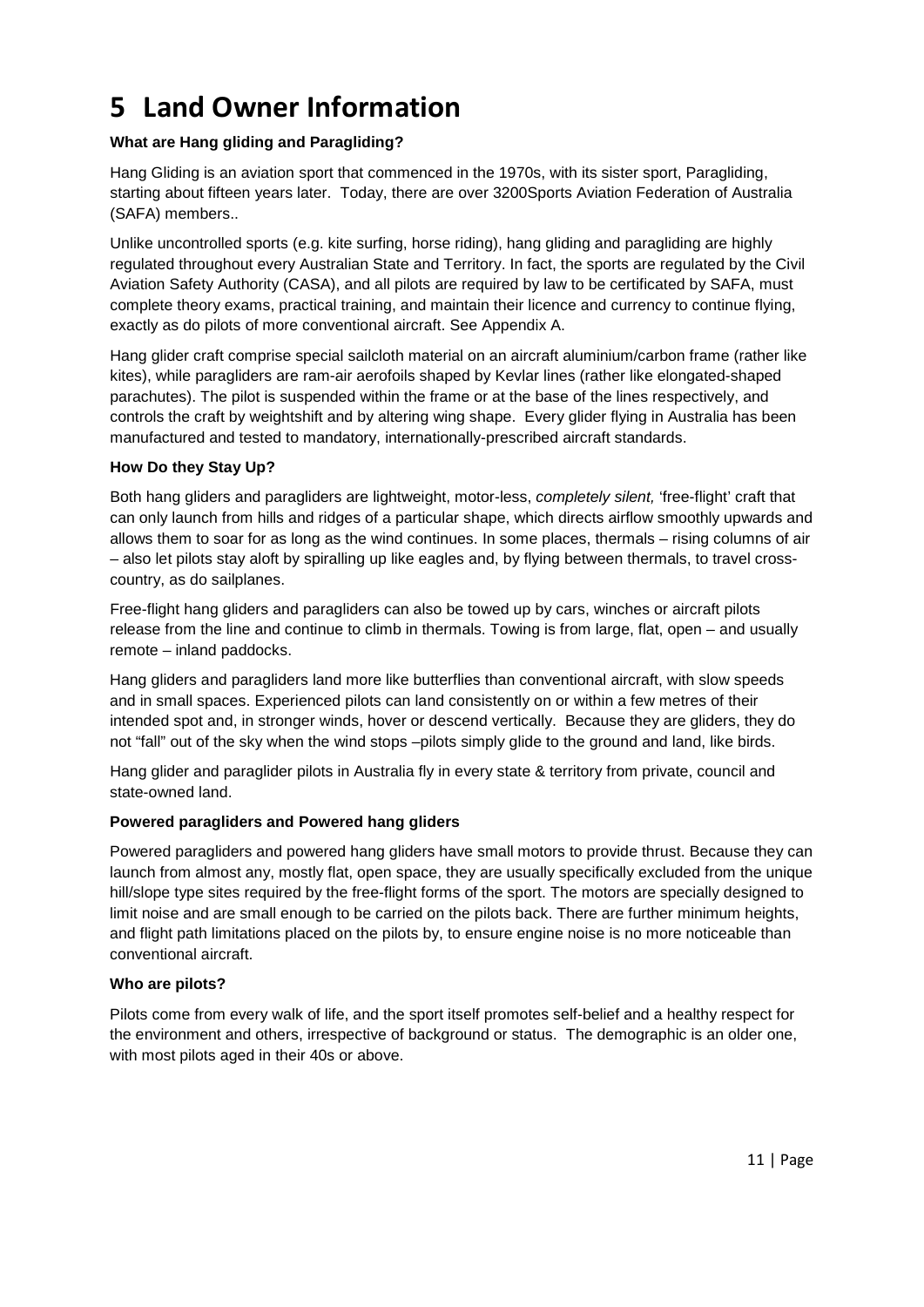#### **You, Your Land and Your Local Flying Club**

Although the sports are regulated nationally by CASA and administered by the SAFA, they are managed at State level by well-organised, voluntary, non-profit Regional Associations and, locally, by Clubs. It will usually be your local club member with whom you'll discuss and agree terms to access your property.

Flying sites are very rare and very precious, and you can be confident that you and your land will be treated with the greatest respect. Your goodwill and satisfaction are essential to us, and you'll decide the exact conditions under which pilots may operate from your land.

All around Australia are sites on private land where Clubs have maintained excellent decades-long relationships with landholders. Financially and/or physically, clubs regularly assist landholders in weed control, fencing, revegetation, track upkeep and other maintenance. Some landholders even enjoy going up with pilots for tandem flights.

Arrangements may be in the form of licences, leases, consent or simple verbal agreements, with or without access limitations/rules or site fees. We can provide a pro-forma consent agreement if required.

#### **Lambing/fire season/erosion or other concerns?**

Decades of successful partnerships between landholders and clubs have created effective Pilot Codes of Conduct that addresses landowner concerns. See Appendix B.

These may include seasonal restrictions, such as;

During lambing

When access tracks are very wet

During fire season

**Harvesting** 

#### **Insurance and Indemnity**

The SAFA has a A\$20M policy of insurance that covers the landholders, SAFA members, its Regional Associations, and clubs: The cover specifically indemnifies, and thereby protects *"owners of property or land being used for the insureds activities".* Copies of our Certificate of Insurance currency and policies are available on the SAFA website www.safa.asn.au, or we can provide printed copies on request.

#### **What about Plants and Wildlife?**

Unlike sports that require infrastructure such as clubhouses or playing fields, the environmental impact of Hang Gliding and Paragliding is negligible - much less than that of cycling or even walking. With a 'playing field' in the air, the sports have minimal effects on vegetation, and this is reflected in the existence of many sites within National Parks around Australia. When parked, a hang gliders footprint on the ground is only about the area of a single human foot; a paraglider is constructed of fabric that has similarly little impact. Birds quickly become accustomed to us, and 'fly neighbourly' agreements easily accommodate sensitive raptor breeding seasons in National Parks.

#### **Any Other Questions?**

The Appendices contain more detailed information about hang gliding and paragliding operations, if you would like to know more, please feel free ask your local Club Representative or contact Sports Aviation Federation of Australia direct.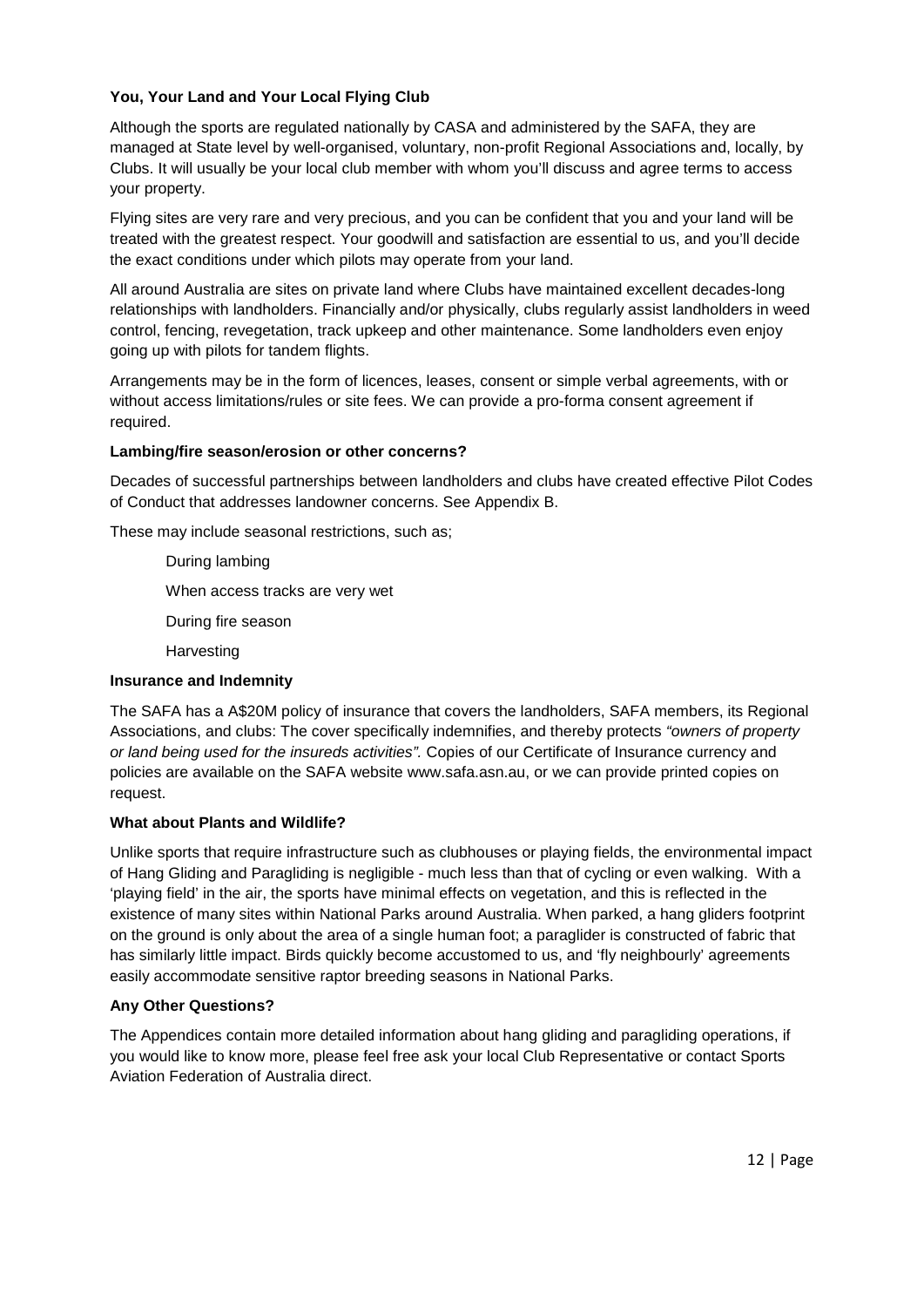#### **APPENDIX A**

#### **Operational Regulations & Controls**

#### **1.1 Flight Operations**

Controls and standards are established for hang gliding and paragliding operations throughout Australia by ensuring pilots and the equipment they operate comply with the Sports Aviation Federation of Australia Operations Manual and Civil Aviation Regulations.

The Operations Manual provides the framework and rules for all flying activities under the jurisdiction of the SAFA. This framework includes measures to provide for the effective management of pilot safety and measures specifically designed to protect members of the public and their property. Key areas covered by the Operations Manual and Civil Aviation Regulations include:

Pilot and Aircraft Certification

Site ratings

Guidelines covering launch and landing zones; and the

Mandatory National Safety System.

An overview of these key areas is provided below.

#### **1.2 Pilot and Aircraft Certification**

Hang gliding and paragliding are highly regulated at every level and in a consistent manner throughout every Australian State and Territory. All hang glider and paraglider pilots, as required by Commonwealth law, must be members of, and be flight certificated by, the Sports Aviation Federation of Australia. Just as for pilots of other aircraft, certification follows the successful completion of a mandated practical training syllabus and theoretical examinations under a Chief Flight Instructor at a Registered Flight School. Similarly as for pilots of all aircraft, hang glider and paraglider pilots must maintain a minimum number of logged hours annually to remain current and to renew their membership.

All hang glider and paraglider aircraft are manufactured to International prescribed aircraft standards regulated and stringently tested by the Deutscher Hangergleiterverband (DHV) in Germany, the United States Hang Gliders Manufacturing Association (USA) and/or the British Hang Gliding Association (UK), which certify all gliders.

#### **1.3 Site Ratings**

The SAFA has in place a series of standard pilot experience ratings (PG1 thru 5, Supervised, Intermediate and Advanced, plus Instructor and Safety Officer levels). To minimise the potential for accidents, a site rating correlating to pilot certificated flight experience ratings is applied. This rating reflects the difficulty of either the launch, flight conditions, or landing for the particular location (the rating for a site may be different for high and low tide conditions, for example). Pilots fly only sites suited to their piloting standard and this is overseen at Club level by designated Safety Officers, Senior Safety Officers, and mentoring by experienced pilots.

#### **1.4 Controls over landings and landing zones.**

Landings are performed in accordance with the SAFA operations manual and regulated under Civil Aviation Regulations.

Flights do not confer on an operator of a hang glider or paraglider, any rights as against the owner or occupier of any land on or over which the operations are conducted, or prejudice in any way the rights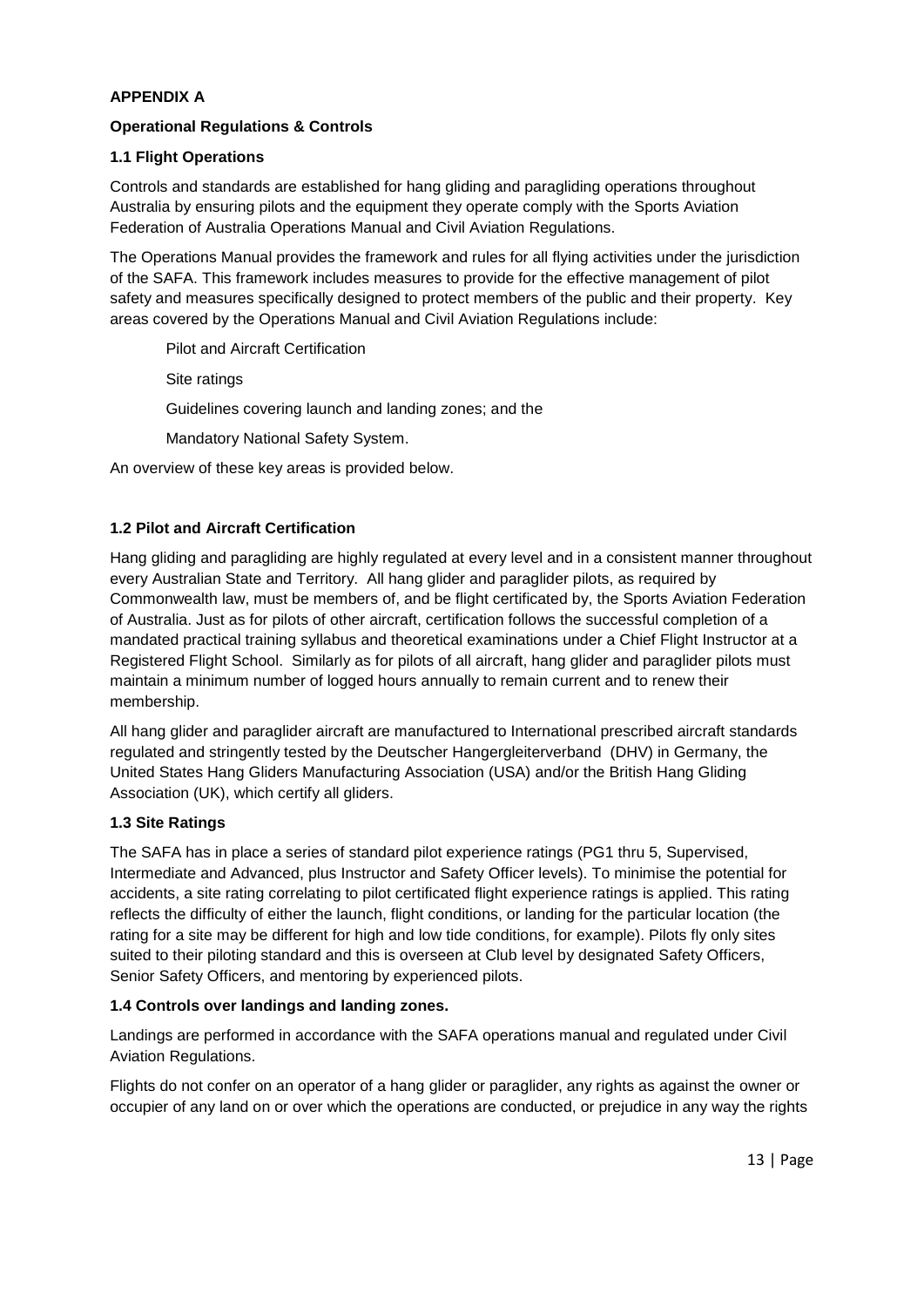and remedies which a person may have in respect of any injury to persons or damage to property caused directly or indirectly by the hang glider.

Pilots will not select or designate as an intended landing area, nor land on, except in circumstances of emergency, any property in respect of which permission to land has been expressly denied.

When flying sites are on private property, typically farmland, in all cases Clubs have received the specific agreement of landholders to either gain access to or launch or landing sites through their property or to launch and land on their property.

Agreements always require pilots to respect the wishes of landholders at all times.

#### **1.5 The Mandatory National Safety Management System**

All accidents and incidents are subject to the SAFA's CASA-mandated Safety Management System, which allows for reporting, analysis and dissemination of information to the relevant Aviation authorities and SAFA members. The reporting system identifies causes and risks, and aims to prevent recurrence: pilot safety is a high priority for those involved at every level of our sport.

All Clubs implement training in the form of First Aid Courses, information nights, Safety Officer updates and licence upgrades for their members. There is also much informal safety-oriented discussion in online forums.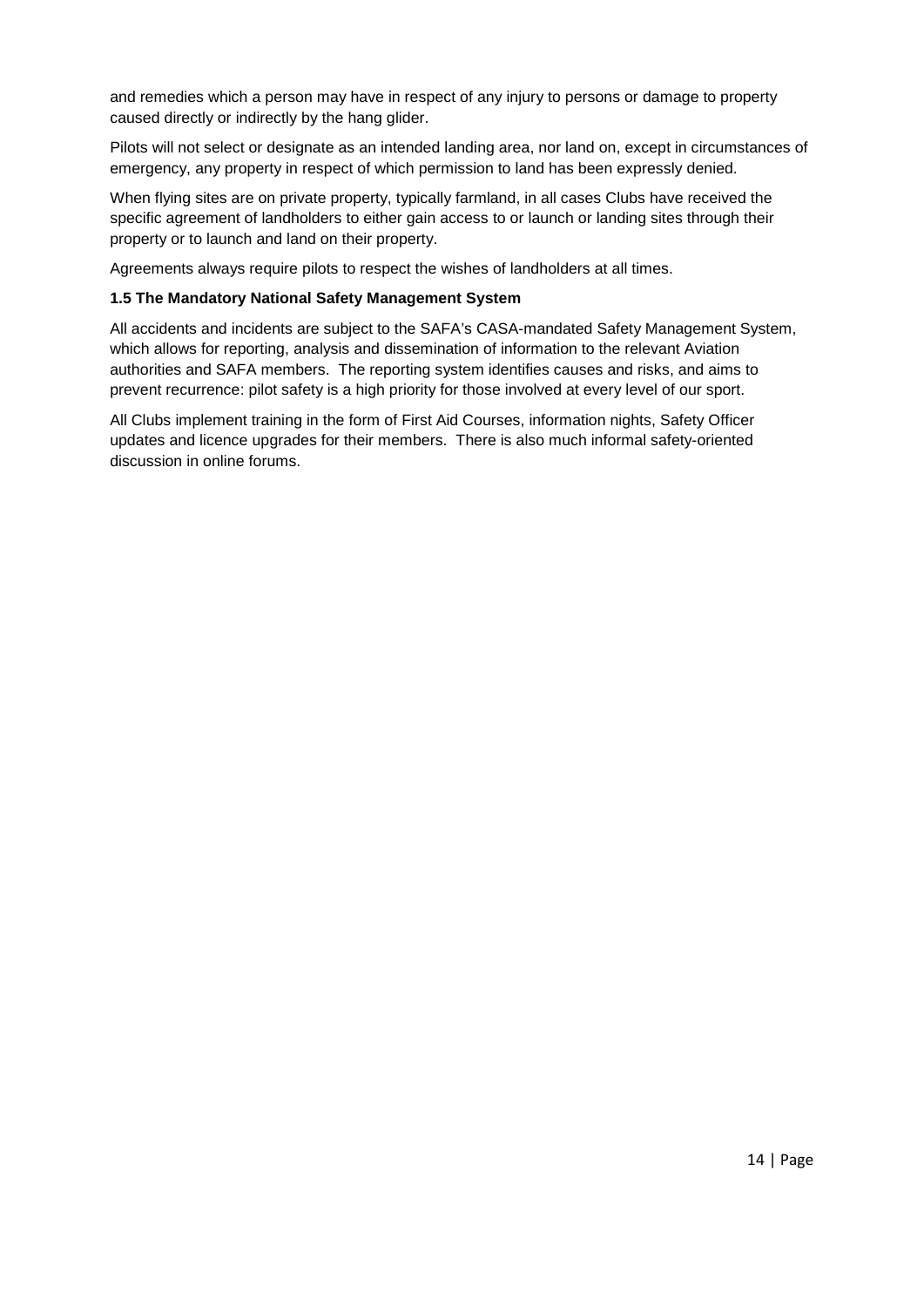#### **APPENDIX B**

#### EXAMPLE PILOT CODE OF CONDUCT

The [CLUB] has the use of several sites. Please be sensible. Follow all site rules and help us to keep our flying sites. Management of flying sites is everyone's responsibility - pilots need to 'fly neighbourly'.

In joining the [CLUB] you have agreed to:

- Treat landowners well: without their goodwill we can't fly; don't take them for granted. Provide landowners with signed waivers where required.
- If you open a gate you close it; If there is more than one car you still close it behind all of them, at the next gate somebody else does it all for you.
- Not cause any grass or bush fire obey landowner rules (Petrol cars have very hot catalytic convertors).
- Not smoke on launch sites or in landing areas.
- Report fire outbreaks if you see one (e.g. when flying or on launch) to CFS via UHF radio, VHF radio or telephone.
- Display a Red Streamer if you are a 'Supervised' rated pilot.
- Not bring pets on launch or to landing areas
- Not take vehicles into cropped paddocks
- Keep vehicle speeds low and appropriate to the conditions avoid/minimise creating dust.
- Not land where permission has been denied by the owner, or in other prohibited areas.
- Not climb over fences use the gates.
- Not litter and to take your litter home.
- Not overfly prohibited areas.
- Not land in stocked or cropped paddocks.
- Be aware of transmission of stock or fauna disease, especially if landing on farms.
- Minimise any environmental damage; be particularly careful with inadvertent transplant of seeds and use established paths or tracks wherever possible.
- Beware of power lines they may be strung between tree lines; they are located near most buildings.
- Limit the number of vehicles using access roads where possible.
- Treat all members of the public well and with respect, inform them of your sport and encourage their interest.
- Obey all conditions and requests from landowners, including Council Officers.
- Fly only at sites for which you hold the relevant rating. The only exception is that a Safety Officer present on the day may rule that conditions at the time are suitable for a pilot who holds a rating only one level below the rating normally required.
- If you are a visiting pilot you must contact a local pilot to obtain the latest information regarding access procedures, hazards and any other protocol pertaining to that site, and you must agree to abide by the above code of conduct before flying in [REGION]